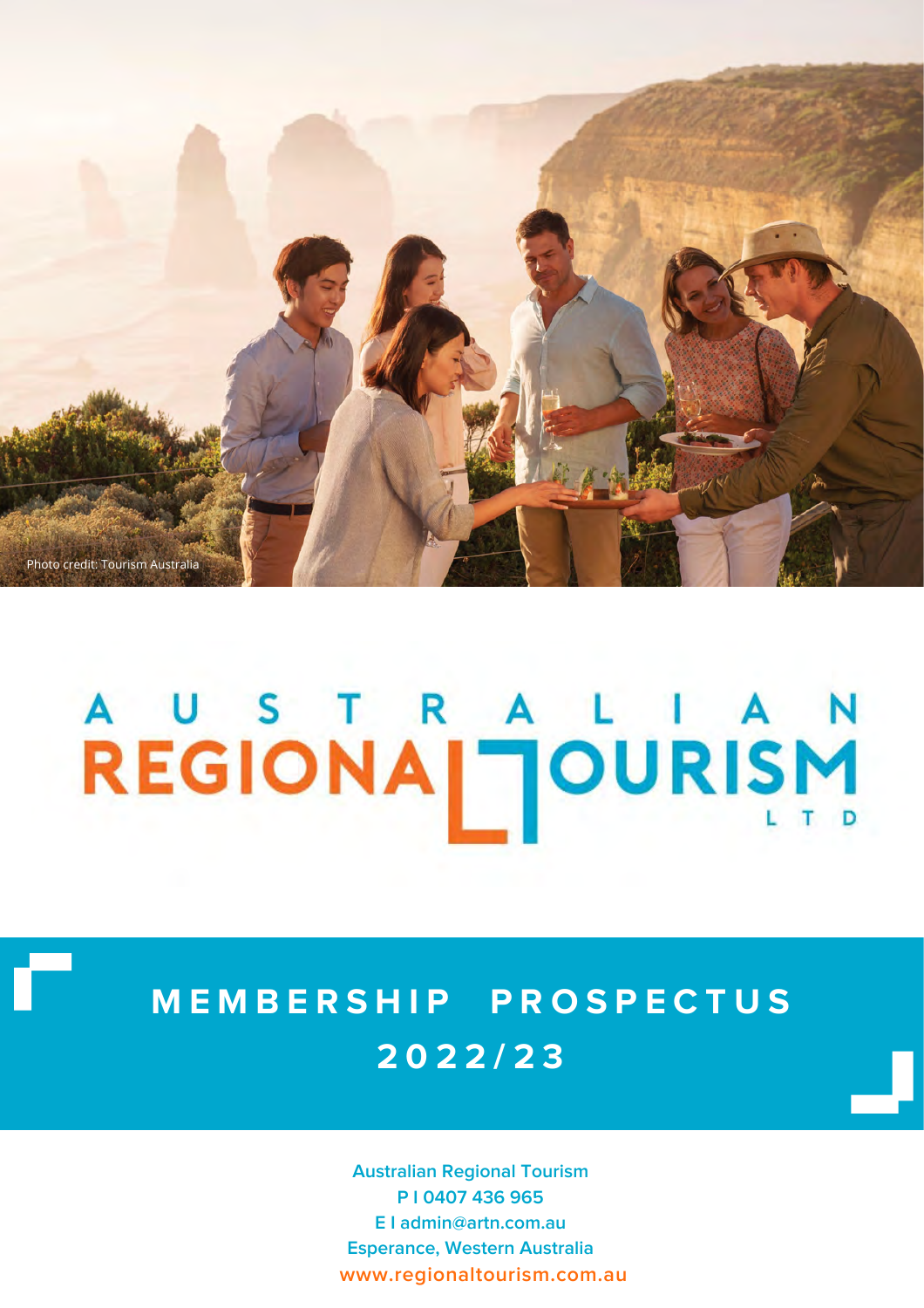

# **REGIONA**

Inspire and

Create and

Create and

Australia's visitor economy provides world-leading services and visitor experiences to consumers while delivering significant and sustainable benefits to the Australian community. This is driven by the industry-led and government enabled THRIVE 2030 strategy. The interim forecast is \$166 billion by 2024, of which \$70 billion is regional spend. Long term, it is anticipated this will increase to \$230 billion by 2030 of which \$100 billion is regional spend.

While the current outlook for tourism across Australia is positive, we still have a number of challenges that we need to address to ensure our regions are well supported with the right policy in place. We need strong policy, at a federal level, to facilitate the allocation and distribution of funding and resources to grow regional tourism across Australia, build sustainable communities and support our regions to thrive.

Australian Regional Tourism (ART) is the national body representing the needs of regional tourism. ART is a membership based organisation bringing together State and Federal Government to partner with local council and industry, and deliver best practice solutions to regional tourism development.

ART consists of a board of 9 directors from regional tourism, state and local government. The Board set the strategic direction of the organisation, lead key projects and provide advocacy services on behalf of members and the broader regional tourism industry. The Board work closely with Executive Officer, Lauren Douglass, managing the operation of ART and implementing the strategic plan.

For more information about joining ART or to discuss any of our key projects, please contact Lauren.

Contact: Lauren Douglass Executive Officer admin@artn.com.au

|                                    | ART 2022 /23 Strategic Priorities                                                             | enable the<br>development of<br>products and<br>experiences | transfer<br>market<br>intelligence<br>and capacity | promote<br>empowering<br>policy<br>programs |
|------------------------------------|-----------------------------------------------------------------------------------------------|-------------------------------------------------------------|----------------------------------------------------|---------------------------------------------|
| Modest delivery<br>emphasis        | Deliver a national conference addressing the<br>priority issues that face regional tourism    |                                                             |                                                    | Ц                                           |
| Major delivery<br>of core business | Raise the profile of regional tourism and it's<br>issues and opportunities at relevant forums |                                                             |                                                    |                                             |
|                                    | Provide communication to members on<br>matters relating to regional tourism                   |                                                             |                                                    |                                             |
|                                    | Run advisory groups for State/Territory and<br>regional tourism organisations                 |                                                             |                                                    |                                             |
|                                    | Process enquiries regarding regional tourism                                                  |                                                             |                                                    |                                             |
|                                    | Provide input into development of policy plans<br>and programs that impact regional tourism   |                                                             |                                                    |                                             |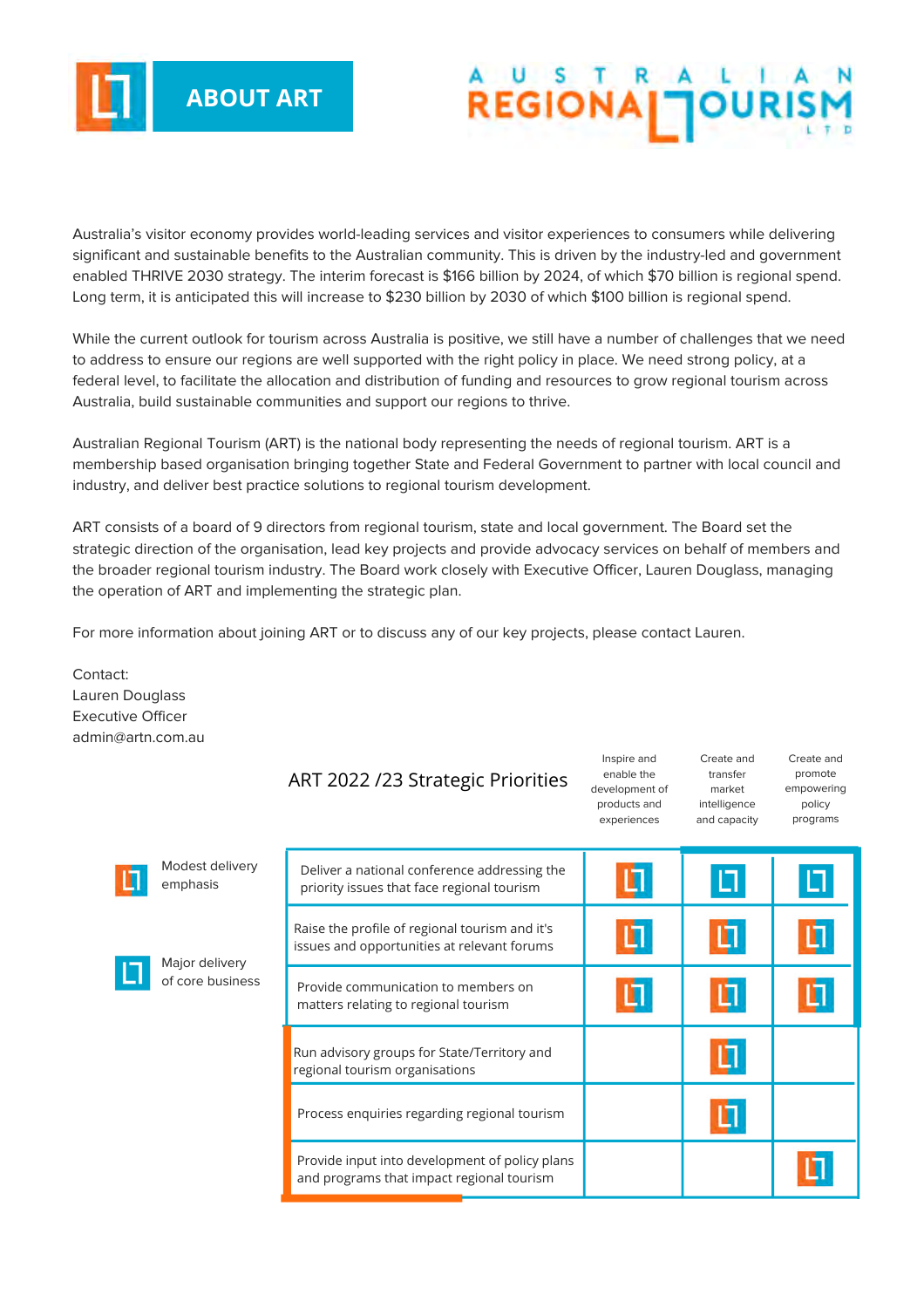

## **THE AGRITOURISM PROJECT**

Australian Regional Tourism (ART) is the peak national body representing regional tourism practitioners. ART acts as a hub for collaboration, cooperation, ideas generation, knowledge sharing, networking and so much more. On behalf of its members, ART advocates for sustainable regional development and amplifies key messages to government, other industries and industry sectors, researchers, educators and the public.

The Agritourism Project is made possible through Building Better Regions Fund and partnership with AirBnB.

In the initial stages, the main focus of ART is to establish an Agritourism Advisory Panel consisting of leaders from the tourism and agricultural sectors, both government and non-government. This panel will facilitate the development of an agritourism policy position that aims to seek regulatory change, endorsed by the panel, and presented to relevant Minister's.

Australia's agritourism sector provides the opportunity to support tourism development throughout regional and rural Australia, enabling both social and economic benefits to the visitor economy and agricultural sectors. Despite development efforts at a regional level, there is no National strategy to guide the development or marketing of the agritourism sector.

The Agritourism Project will provide a clear policy position and seek to influence policy and drive regulatory change.

The Project deliverables are as follows:

- National Agritourism Framework, sector development plan
- Stakeholder Engagement Strategy
- Series of Agritourism toolkits
	- Local Councils, paving the way for successful Development application
	- Tourism 101 for Farmers
- Hosting a one day Agritourism Conference

Progress on the Agritourism Project will be addressed at the Australian Regional Tourism Convention in Ballarat, Victoria from 10 - 12 October 2022, with a dedicated Agritourism Conference on 13 October.

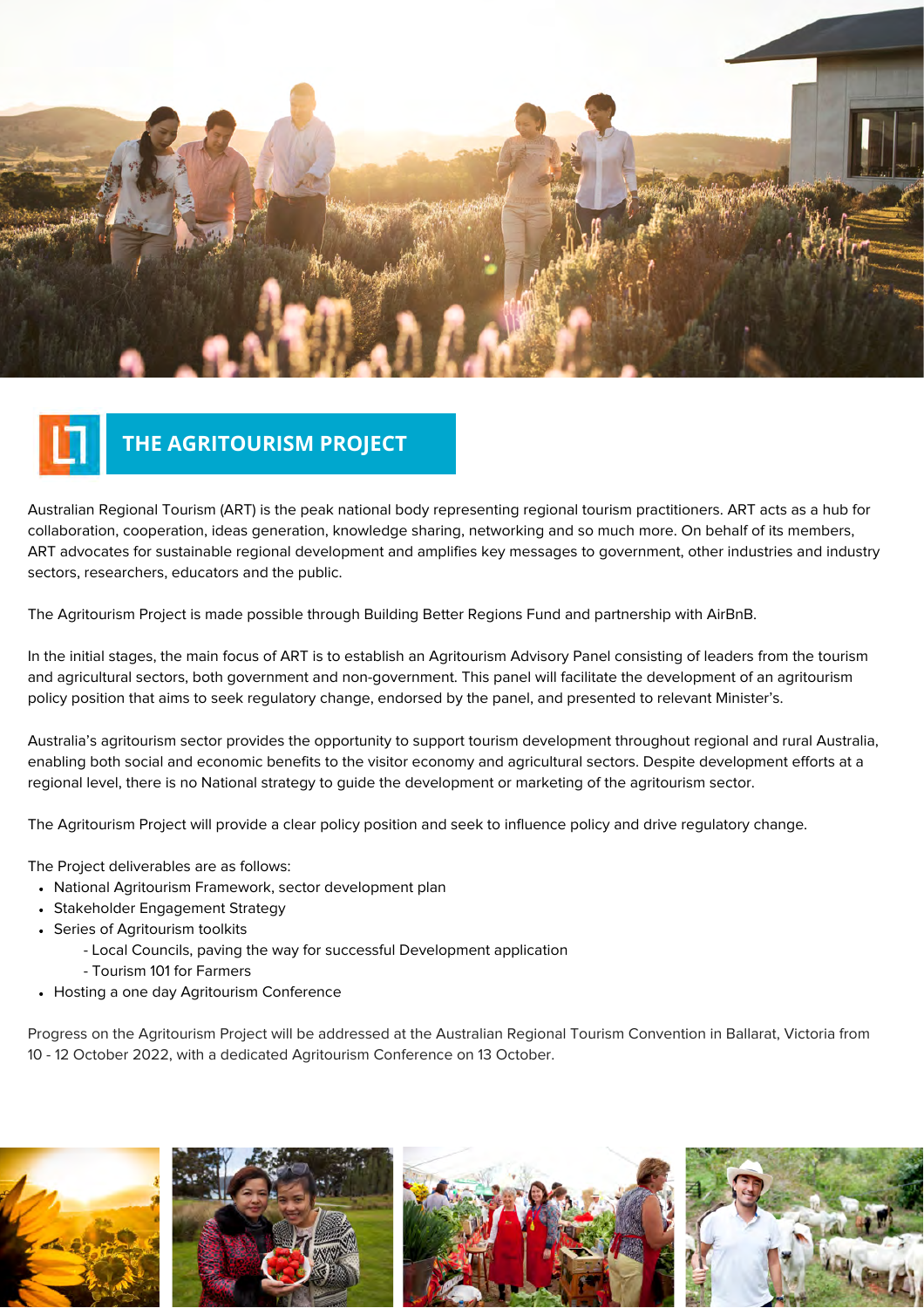# **REGIONAL TOURISM FORUM MARCH 2022**

## **TOP SIX NATIONAL REGIONAL TOURISM PRIORITIES**

**Tourism Australia and Australian Regional Tourism (ART) partnered to deliver the inaugural forum for Regional Tourism Organisations (RTOs) in Melbourne on the back of the 2022 Destinations Australia conference. This forum proved invaluable for It is anticipated that this forum will meet again over the next twelve months.**

**In March, approximately 80 delegates attended representing a wide range of regional tourism organisations (RTOs) from across Australia, including state tourism organisations (STOs).**

**During the forum, ART hosted a workshop to identify and discuss the agreed national regional tourism priorities.**



### **ART PROJECTS ART CONVENTION BALLARAT, VICTORIA 10 - 12 OCTOBER 2022**

# **REGIONAL AUSTRALIA: PAVING THE WAY FOR A STRONGER VISITOR ECONOMY** Early Bird Rate

**October 2022 will see ART deliver the Annual Regional Tourism Convention. Bringing together tourism leaders across State and Federal Government to partner with industry, we'll tackle the top priorities challenging regional tourism. Come along for this great opportunity to network with industry leaders and participate in conversations steering regional tourism into 2030.**

### **AGRITOURISM CONFERENCE 13 OCTOBER 2022 BALLARAT, VICTORIA**

# **\$1,200**

Book before July 20 members only rate

#### **proudly supported by**







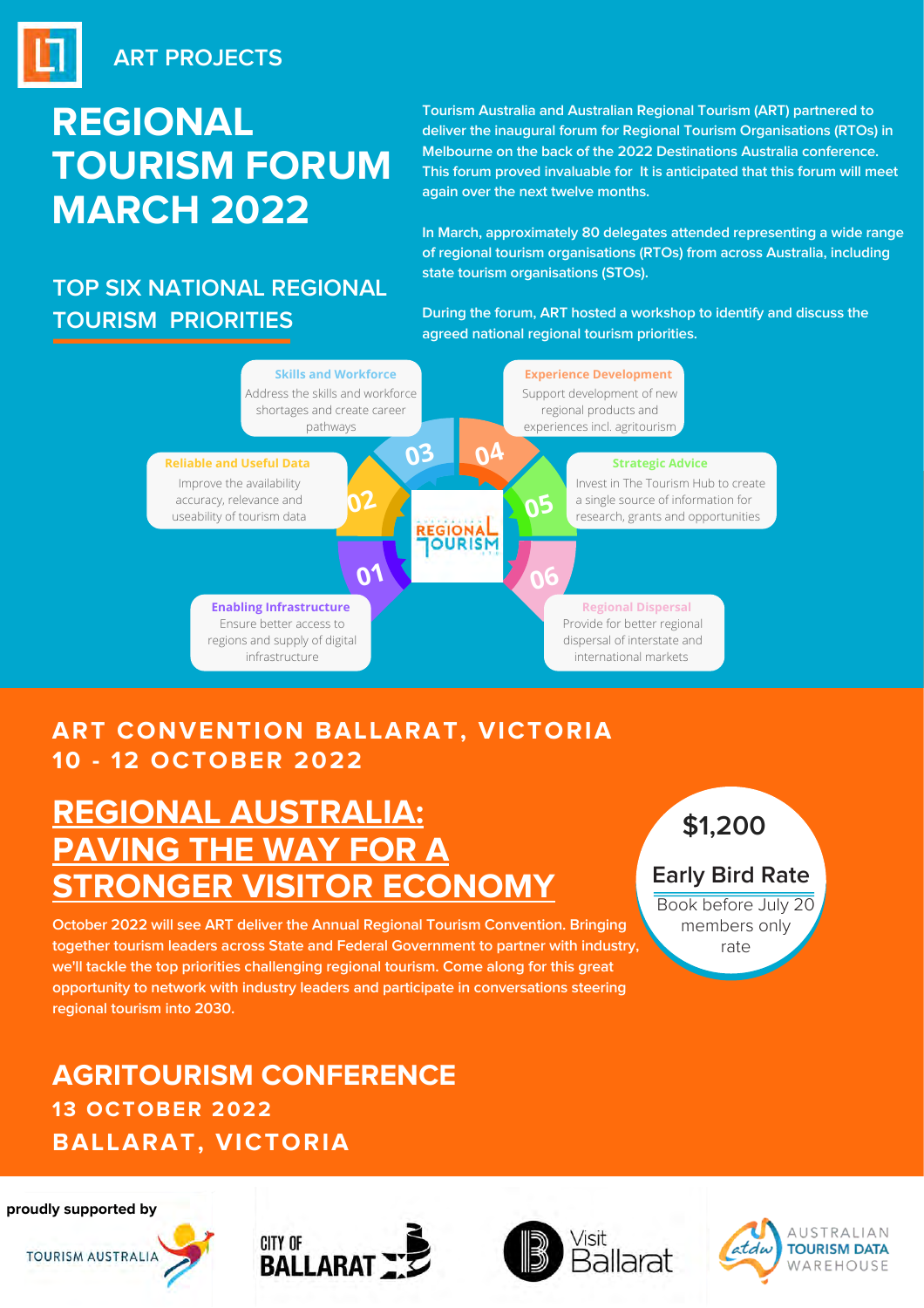

In partnership with our State and Territory tourism organisations, we've identified the top six strategic priorities for the coming year. We'll continue to focus on these, at a national level, to seek solutions that will make a significant contribution to the development of regional tourism across Australia.

#### **ENABLING INFRASTRUCTURE**

Ensure better access to regions and supply of digital infrastructure. Critical to regional areas becoming more accessible, competitive and attractive.

#### **PROVIDE STRATEGIC ADVICE**

Provide regional intelligence to inform National tourism policy. Provide strategic advice that supports regional needs in relation to grant funding programs.

#### **RELIABLE AND USEFUL DATA**

Improve the accuracy, relevance and usability of tourism data to better equip regional destinations in planning for future tourism developments.

#### **REGIONAL DISPERSAL**

Provide for better dispersal of growing international markets into regional destinations. Develop research and marketing to convert 1st time visitors into return overnight regional visitors.

Address the shortage of skills and labour in regional areas that is restricting industry productivity and growth. Undertake a national approach to address the skill gaps.

#### **AGRITOURISM DEVELOPMENT** SKILL SHORTAGES

Agritourism provides social and economic benefits to the visitor economy and agricultural sectors. Develop an action plan to support and develop agritourism across Australia.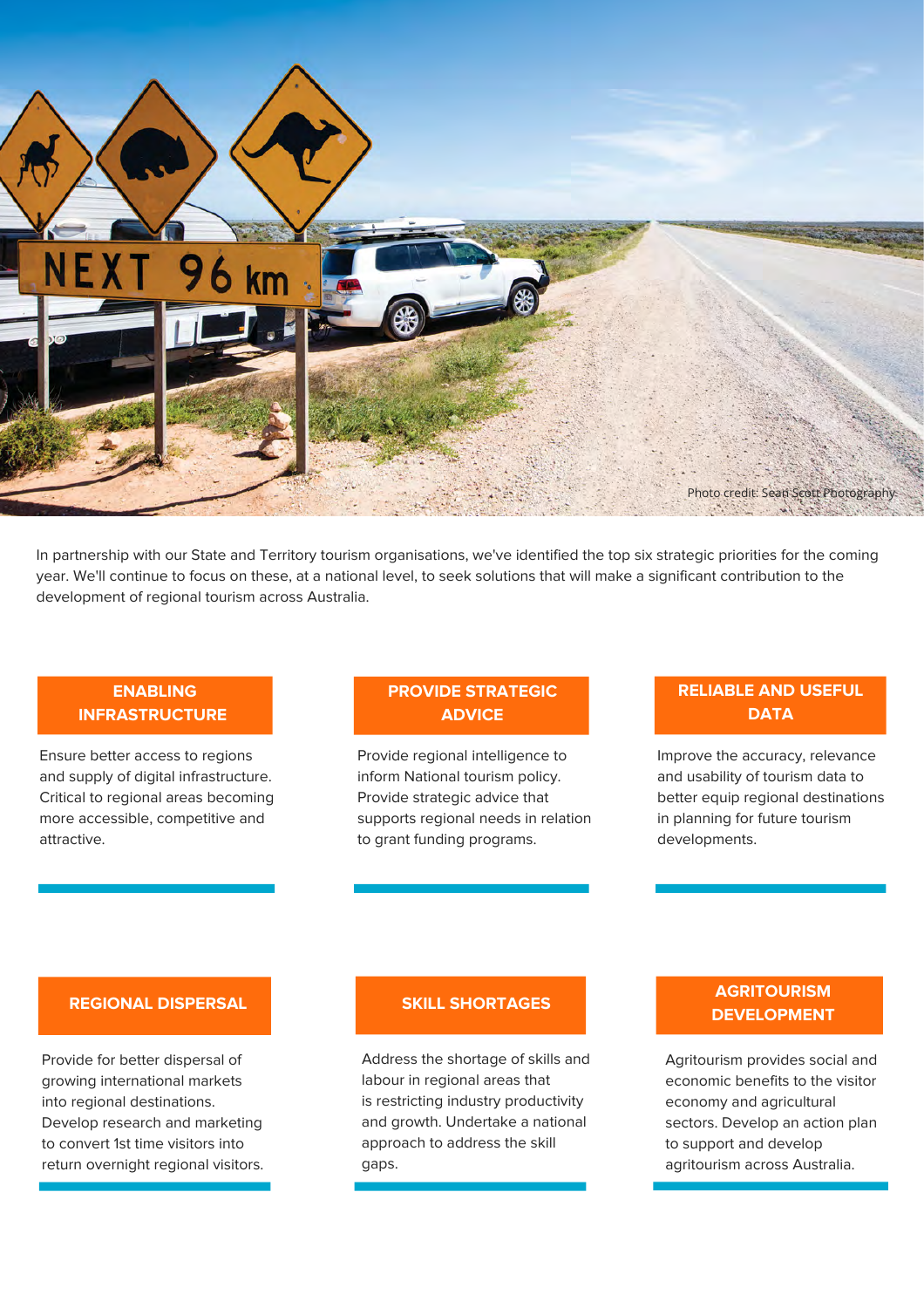

**BENEFITS TIER 1 TIER 2 TIER 3 TIER 4**

Discounted delegate convention registration Access to ART support on regional tourism issues Use of ART member logo Nominate candidates and vote at board elections Nominate and judge candidates for ETP awards Advocacy of regional tourism issues at a national level Send E-blast to ART members (3 per year) Logo listed on ART website Provide input into ART strategic planning Provide input into ART convention topics The Tourism Hub and industry resources

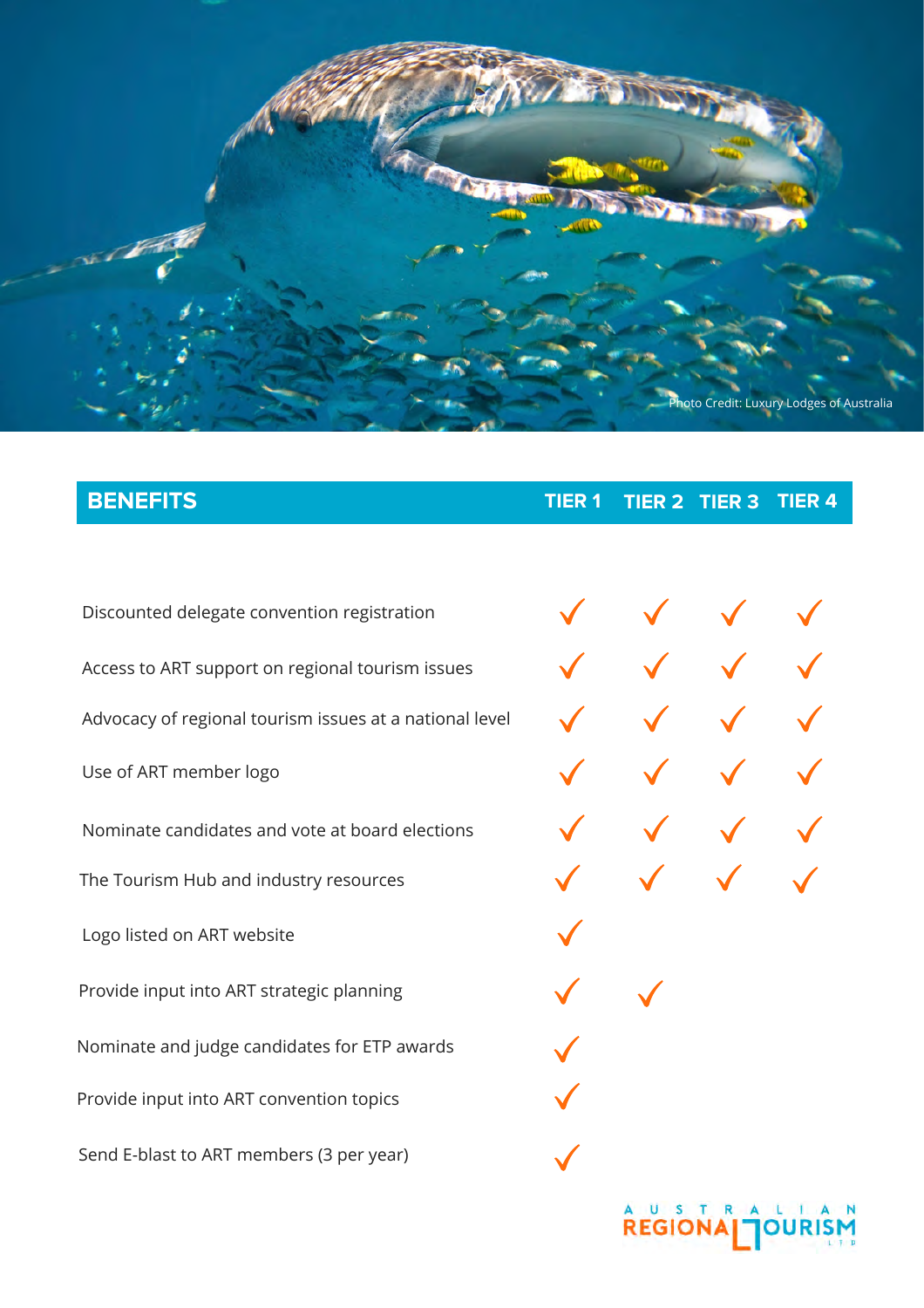**"Become part of a group that is passionate about building strong partnerships that support each other in driving tourism across regional Australia"**

> Photo Credit: James Fisher / Tourism Australia

# Join Today!

**REGIONA TOURIS** 

| <b>TIER 1</b><br><b>PARTNER</b> | <b>TIER 2</b><br><b>MEMBER</b> | <b>TIER 3</b><br><b>MEMBER</b> | <b>TIER 4</b><br><b>MEMBER</b> |
|---------------------------------|--------------------------------|--------------------------------|--------------------------------|
| \$6,201                         | \$1,302                        | \$651                          | \$261                          |
|                                 |                                |                                |                                |
| <b>Federal and State</b>        | Corporate organisations,       | Local government, RTOs,        | Individuals, sole traders,     |
| government agencies.            | industry associations, RTOs,   | & LTOs with                    | single visitor centres, LTOs   |
| National and state tourism      | medium to large enterprises    | $<$ 10 FTE                     | and small businesses           |
| organisations                   | with $> 10$ FTE                |                                | with $<$ 5 FTE                 |